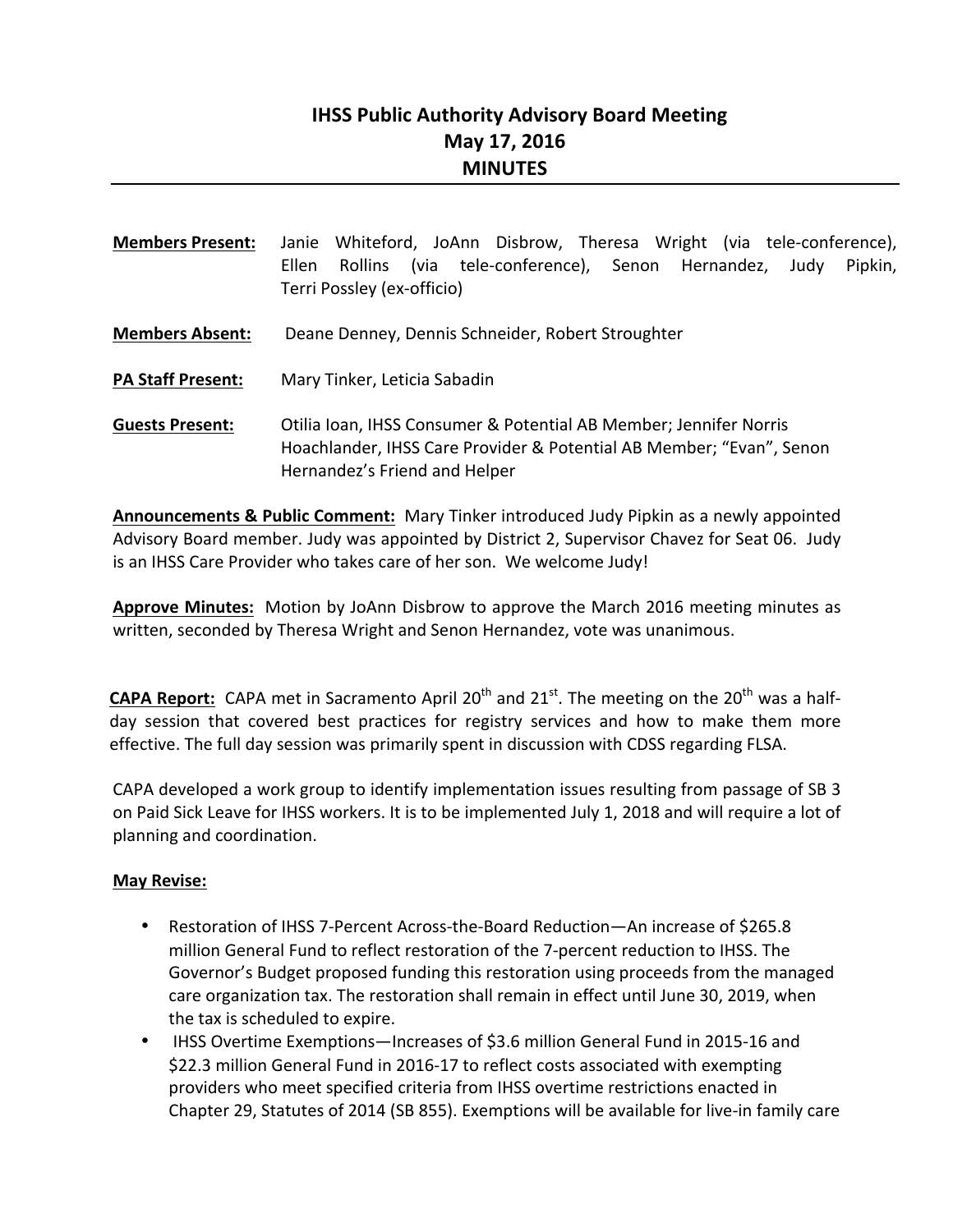providers who, as of January 31, 2016, reside in the home of two or more disabled minor or adult children or grandchildren for whom they provide services. A second type of exemption will be considered for recipients with extraordinary circumstances and granted on a case-by-case basis. Under either exemption, the maximum number of hours a provider may work cannot exceed 360 hours per month.

- IHSS Compliance with Fair Labor Standards Act—A decrease of \$65.8 million General Fund in 2015-16 primarily resulting from the revised implementation schedule for the payment of overtime, travel and medical accompaniment to IHSS providers to comply with federal Fair Labor Standards Act rules and the provisions of SB 855.
- Minimum Wage Increase—An increase in IHSS expenditures of \$18.4 million General Fund to reflect the impact of the 50-cent increase in the state minimum hourly wage, effective January 1, 2017, pursuant to Chapter 4, Statutes of 2016 (SB 3).
- IHSS Caseload—General Fund increases of \$131.7 million in 2015-16 and \$183.1 million in 2016-17 to reflect increases in caseload growth, average hours per case, and average cost per case.

**FLSA OT:** CAPA has been focused on implementation of FLSA overtime and the issues surrounding it. Everything is being done at an accelerated pace causing tremendous stress for everyone. 

DHCS extended the violations grace period to September for WPCS recipients and their workers due to the need for additional time to program IT systems. The administration has been adamant that there will be no extension of the violations grace period for IHSS.

It appears the department believes the OT impact will be much less than initially expected. They are recommending counties train a small number of staff to deal with overtime issues rather than training all staff to handle it.

Many questions remain with county and public authority staff. CWDA and CAPA are working together to garner support and obtain clarification on remaining issues.

Legislative Report: Below, please find bills which CAPA is tracking during the 2016 legislative session. 

AB 1565 (Lackey): Developmental Services: funding: This bill would require the State Department of Developmental Services to submit a plan to the Legislature by August 1, 2017, to ensure the sustainability, quality, and transparency of community-based services for individuals with developmental disabilities. This bill was not heard in policy committee prior to the May 6 *deadline.* **Position:** *Watch*

AB 1584 (Brown): Public Social Services: SSI/SSP: This bill would reinstate the cost-of-living adjustment for SSI/SSP beginning July 1, 2017. The bill would successively increase aid grants for specified applicants and recipients by the amount of \$21 on January 1, of the years 2017, 2018, 2019, and 2020. This bill is currently on the Assembly Appropriations Committee *Suspense file. The Suspense file will be taken up later this month. Position: Support*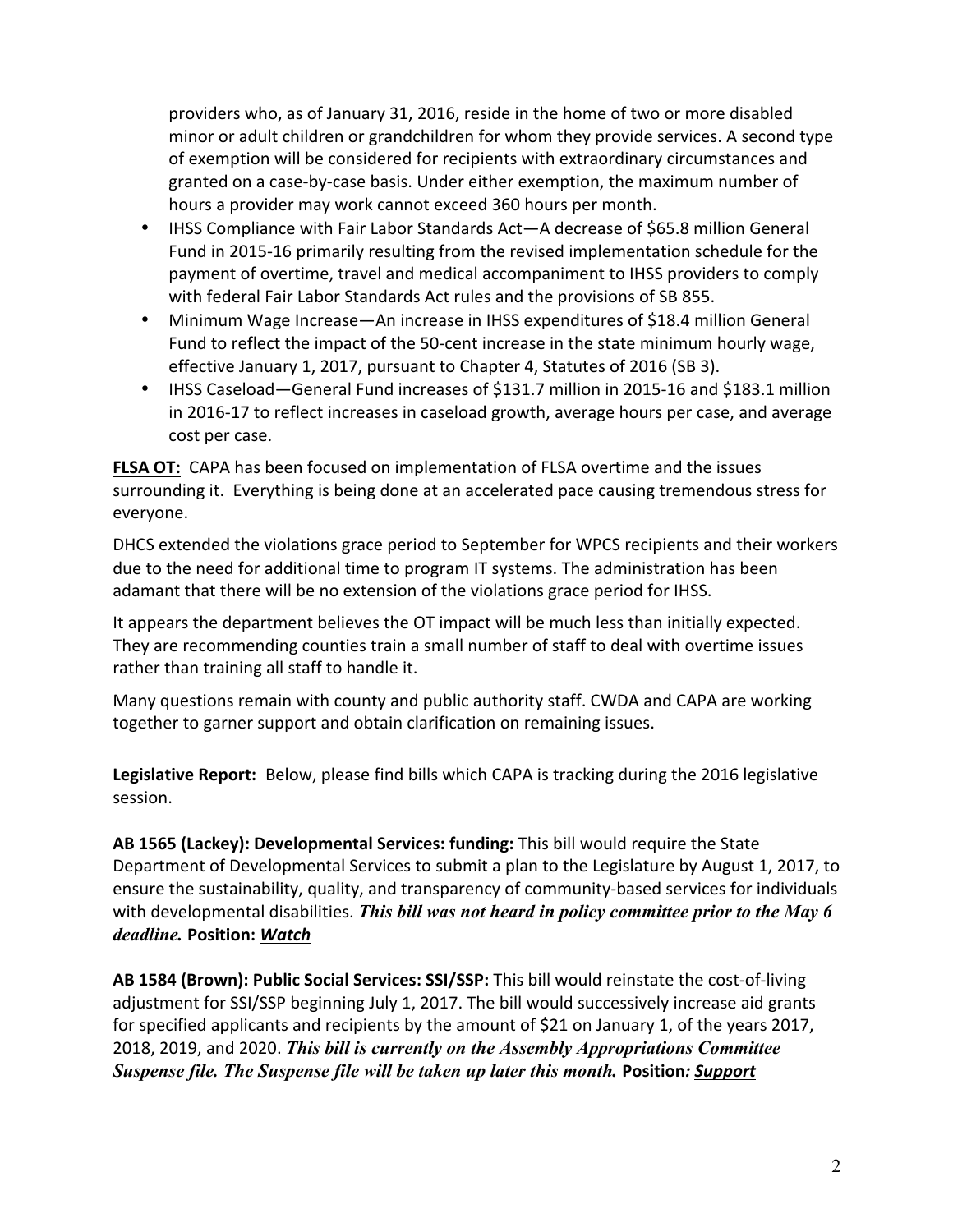**AB 1655 (Dodd): Medi-Cal: beneficiary maintenance needs: personal needs allowance:** This bill seeks to increase the personal needs allowance under Medi-Cal from \$35-\$80 per month, while a person is a patient, and would require the DHCS to annually increase this amount based on the percentage increase in the California Consumer Price Index. *This bill is currently on the Assembly Appropriations Suspense file. The Suspense file will be taken up later this month.*  **P***osition: Support*

AB 1797 (Lackey): In-Home Supportive Services: application: This bill would authorize a person to apply for in-home supportive services in person or through electronic means, and would require the county, if an application is filed through electronic means, to provide the applicant with a confirmation number. *This bill passed out of the Assembly on April 21, and is currently awaiting referral in the Senate.* **P***osition: Watch*

AB 1930 (Lackey) In-Home Supportive Services: family caregivers: advisory committee: This bill would establish the In-Home Supportive Services Family Caregiver Benefits Advisory Committee, for the purpose of studying the impact of the denial of state Unemployment Insurance benefits and federal Medicare and Social Security benefits on individuals who provide supportive services to a spouse or child. This bill is currently on the Assembly Appropriations *Suspense file. The Suspense file will be taken up later this month .***Position:** *Co-Sponsor*

AB 2158 (Wagner): Home Care Services: in-home supportive services: registration and **training:** Would require an independent IHSS provider to be listed on the home care aide registry prior to providing home care services to a client, and would require an independent IHSS provider to complete the specified training required for an affiliated home care aide. The bill would define "independent IHSS provider" to mean an IHSS program provider who is not employed by a private, 3rd-party agency to provide home care services under the IHSS program**.** *This bill was not heard by policy committee by the May 6 deadline.* **Position:** *Oppose*

AB 2554 (Grove): Public Social Services: SSI/SSP: Spot bill regarding SSI/SSP. This bill is *currently on the Assembly Third Reading file. Position: Watch.* 

AB 2565 (Salas): Independent Living Centers: State Funding: Current law provides for the operation of independent living centers, which are private, nonprofit organizations that provide specified services to individuals with disabilities, in order to assist those individuals in their attempts to live fuller and freer lives outside institutions. The Department of Rehabilitation has the responsibility and authority for the encouragement of the planning, developing, and funding of independent living centers. This bill would delete the above provisions excluding the centers that were previously established and maintained with federal funding, thereby making those centers eligible for the prescribed state funding. *This bill is scheduled to be heard by the Assembly Appropriations Committee on May 18.* **Position:** *Support.*

AB 2721 (Rodriguez): Elder and Dependent Adult Fraud: Informational notice: Would require the Department of Justice to develop and distribute an informational notice that warns the public about elder and dependent adult fraud and provides information regarding how and where to file complaints. The bill would also require the notice to be made available on the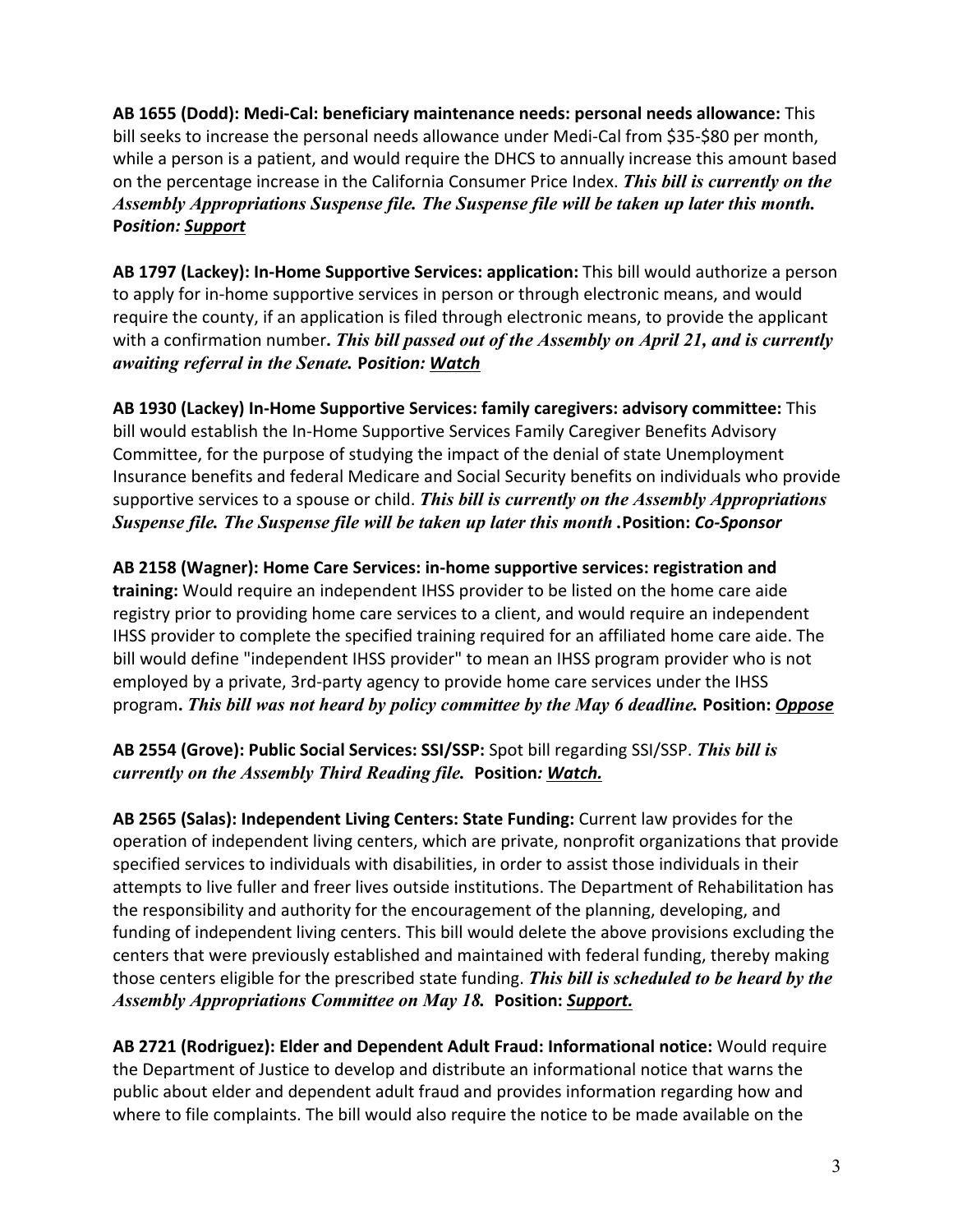Internet Web site of the Attorney General. This bill passed out of the Assembly on May 12, and *is currently awaiting referral in the Senate. Position: Support.* 

AB 2853 (Gatto): Public Records: The California Public Records Act defines the term "public record," for purposes of that act, to mean any writing containing information relating to the conduct of the public's business prepared, owned, used, or retained by any state or local agency regardless of physical form or characteristics. This bill would express the intent of the Legislature to subsequently amend this bill to include provisions that would clarify that the term "public record," for purposes of that act, includes those writings kept on the private cellular phone or other electronic device of an elected official, official, or employee or a public agency if those records relate to the public's business. This bill is currently on the Assembly Appropriations Committee Suspense file. The Suspense file will be taken up later this month. **Position***: Concerns.*

**SB 1140 (Moorlach): Legislature: operation of statutes:** Current law specifies the dates by which enacted statutes go into effect. Current law also provides that a statute may be repealed at any time, except when vested rights would be impaired. This bill would require the automatic repeal of a statute that expressly or implicitly authorizes an executive agency to promulgate regulations two years after the statute goes into effect, unless the Legislature amends the statute to state its intent that the statute not be repealed, or unless the statute was passed in response to an emergency. This bill failed passage in Senate Governmental *Organizations Committee on April 12.* **Position***: Concerns*

**SB 1142 (Moorlach): Disability access:** Would provide that when there is a conflict or difference between the federal Americans with Disabilities Act of 1990 and any state law, standard, or regulation relating to the access of individuals with disabilities to any place to which the general public is invited, the federal Americans with Disabilities Act of 1990 shall control. **This bill failed** *passage in Senate Judiciary Committee on April 26.* **Position:** *Oppose*

### **Programs Reports**

**Benefits Administration:** There were 9,972 IPs enrolled in the Valley Health Plan with 7,028 of those in the Classic Plan and 2,944 in the Preferred Plan. There were 10,532 IPs enrolled in the Dental/Vision plans during the month of April. There were 750 Eco Pass Clipper Cards issued.

Benefits have also been impacted by the FLSA OT. This resulted in mailing 226 benefits applications and 713 new provider information letters.

Additionally, staff mailed 567 overtime violation warning letters to providers encouraging them to learn how to prevent it from happening again. PA staff is working to educate providers on how to avoid receiving violations once the grace period ends May  $1<sup>st</sup>$ .

#### **Enrollment:**

Number of IPs in April: 412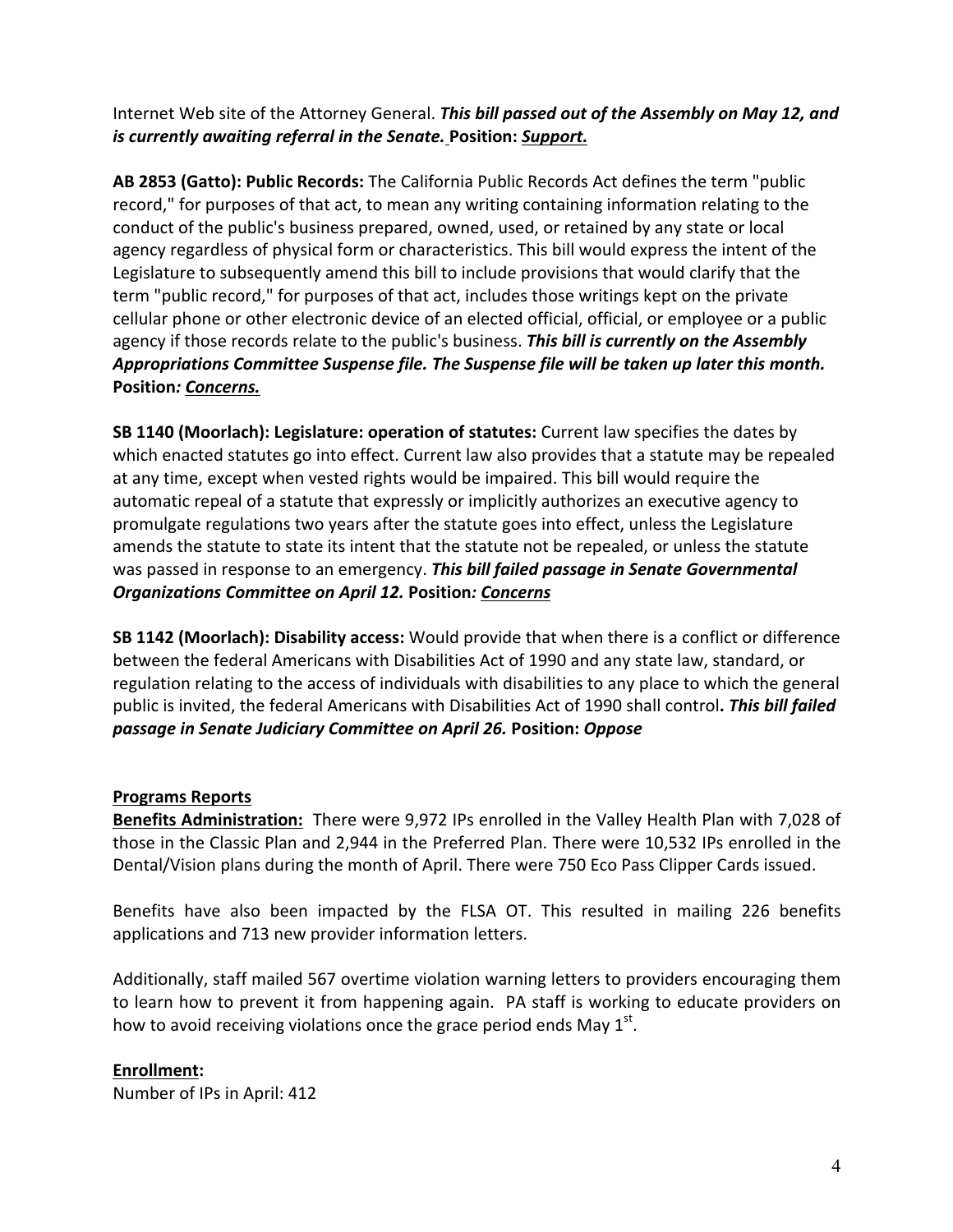The number of individuals attending the group enrollment sessions remained high during April with between 75 and 100 per session. Group sessions are held twice every Friday.

**Registry Services:** There are 546 active IPs on the registry and 1104 active consumers. The registry:

- Completed 55 new consumer intakes and 39 reactivations fora total of 94 consumers with a status change to active
- Attained 62 matches
- Provided 404 interventions
- Created new consumer profiles in the database for each person added to the registry

**Care Coaching:** The Registry received 27 referrals for Care Coaching in the month of April. Two referrals came from Santa Clara Family Health Plan.

**Registry Recruitment:** One Registry Introduction Training was held in April. There were 25 individuals prescreened and invited to participate with 13 attending. Thus far 5 of those have been fully processed, screened, background checked and added to the registry. Interviews and reference checks are in process for the balance of the attendees.

**Urgent Care Registry** authorized 19 hours of service for the month of April.

**IP Trainings Provided:** The Public Authority offered 14 classes during April training 234 IPs.

**Consumer Training:** The second "Call and Connect" training session was held with the topic "Creating a Back-up Plan for Your Care." These are training opportunities for IHSS consumers that they can participate in by phone. It is also made available to their providers/family caregivers if they want to participate as well.

Consumers are pre-registered for the session so staff can mail/email handouts and call-in number information. Those who have participated in these sessions have provided positive feedback on the value and information they receive from them.

• Out of the 10 people registered 3 joined the call.

**Outreach Activities:** One outreach activity was conducted in April. The Healthy Living Health Fair was held on April  $17<sup>th</sup>$  with approximately 1,000 participants. A table with IHSS information flyers and two volunteers, (one IHSS SW and one union member) were there to answer questions for about 60 individuals with inquiries.

**FLSA Overtime:** Call volume continues to be high PA handled 5844 calls in April largely due to overtime concerns.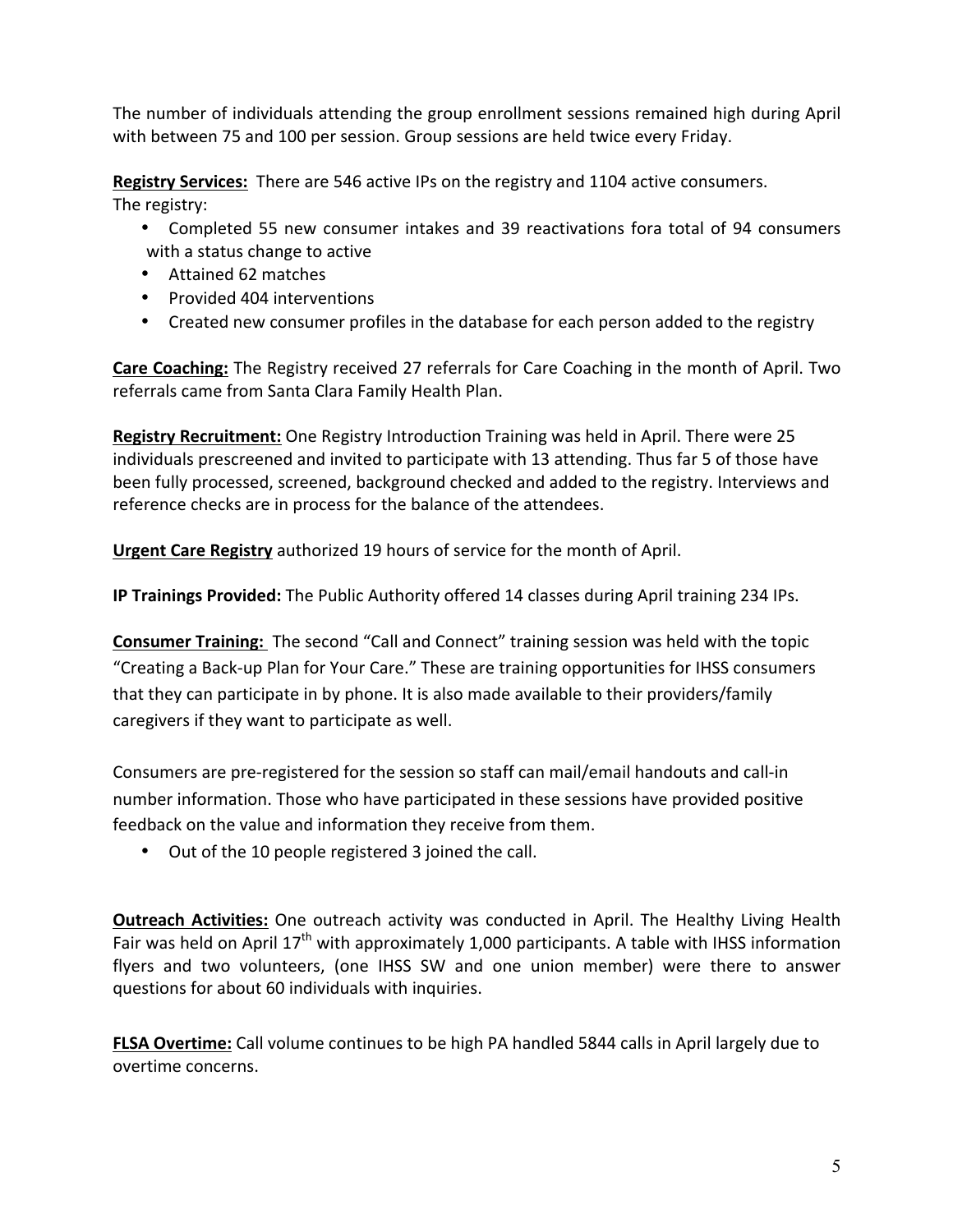Staff continues handling most questions/concerns about overtime and understanding violations over the phone. In-person training sessions are offered to providers and their consumers on an as needed basis as well as scheduled group sessions.

The PA website has a vast amount of information regarding overtime and is maintained with the most relevant info as it becomes available.

IHSS and PA staff continues to meet monthly to collaborate on overtime strategies. Information sharing is essential and this group is working hard to provide as much support and information as possible for those impacted. The IHSS website has a link to the PA website and directs viewers to go there for FLSA OT information.

PA mailed 567 overtime violation warning letters to IHSS providers, the letters identify what would have caused the violation and offer training if they need further assistance. This impacts call volume as people follow-up and are instructed one-on-one as to why they would have received a violation. There was a drop of about 30 percent in violation letters from March to April which indicates the letters and training is working.

**California IHSS Consumer Alliance Report (CICA):** Janie Whiteford gave a brief overview of CICA. There are currently 26 member counties within the CICA organization. Janie mentioned the monthly call in meeting that is held every  $3<sup>rd</sup>$  Wednesday of the month at 10am. She urged all members to try to attend. CICA has a good and solid support work group that includes Karen Keeslar who is the CAPA Director and also Mary Tinker who is the CAPA President. Deborah Doctor also is strongly involved and she represents Disability Rights of California. CICA is the voice of the Consumers. They strive in advocating for consumers and their rights. CICA is always looking for consumers to take the time to go to the State Capital in Sacramento to do testimonials and advocate for IHSS.

Janie mentioned that Santa Clara County Public Authority is considered the best in conducting training for Consumers and Care Providers. CICA sends out best practices to all counties and our PA sets examples for some of these.

**Report from Social Services Agency:** Terri Possley reported that there is quite a bit of work involved with the FLSA staffing and what has been going on within IHSS. They have 4 new staff in place and 2 out of these 4 are clerical positions. The FLSA hotline has been up and running for 3 weeks and they seem to average 60 calls a week and they have the ability to take live calls at this time. This team that Kingston Lum hired is very energetic and very positive and they are very busy. There are no violations in CMIPS yet.

As far as the scanning project goes –they are fully staffed at this time with 8 new full time hires scheduled out for the next six months. They are working diligently to get all cases scanned. The plan is to have all 40,000 cases scanned in by December 2017.

On another positive note, IHSS is currently at 81% compliant for State expectations with Social Workers and their scheduled annual reassessments. IHSS is no longer on the radar with the State as far as being compliant since each Social Worker is almost at 100% within the case load max of approximately 300. Caseloads are finally down from 300, now at 280/290. There are 8 social worker positions that were open and now they have filled 6 positions.